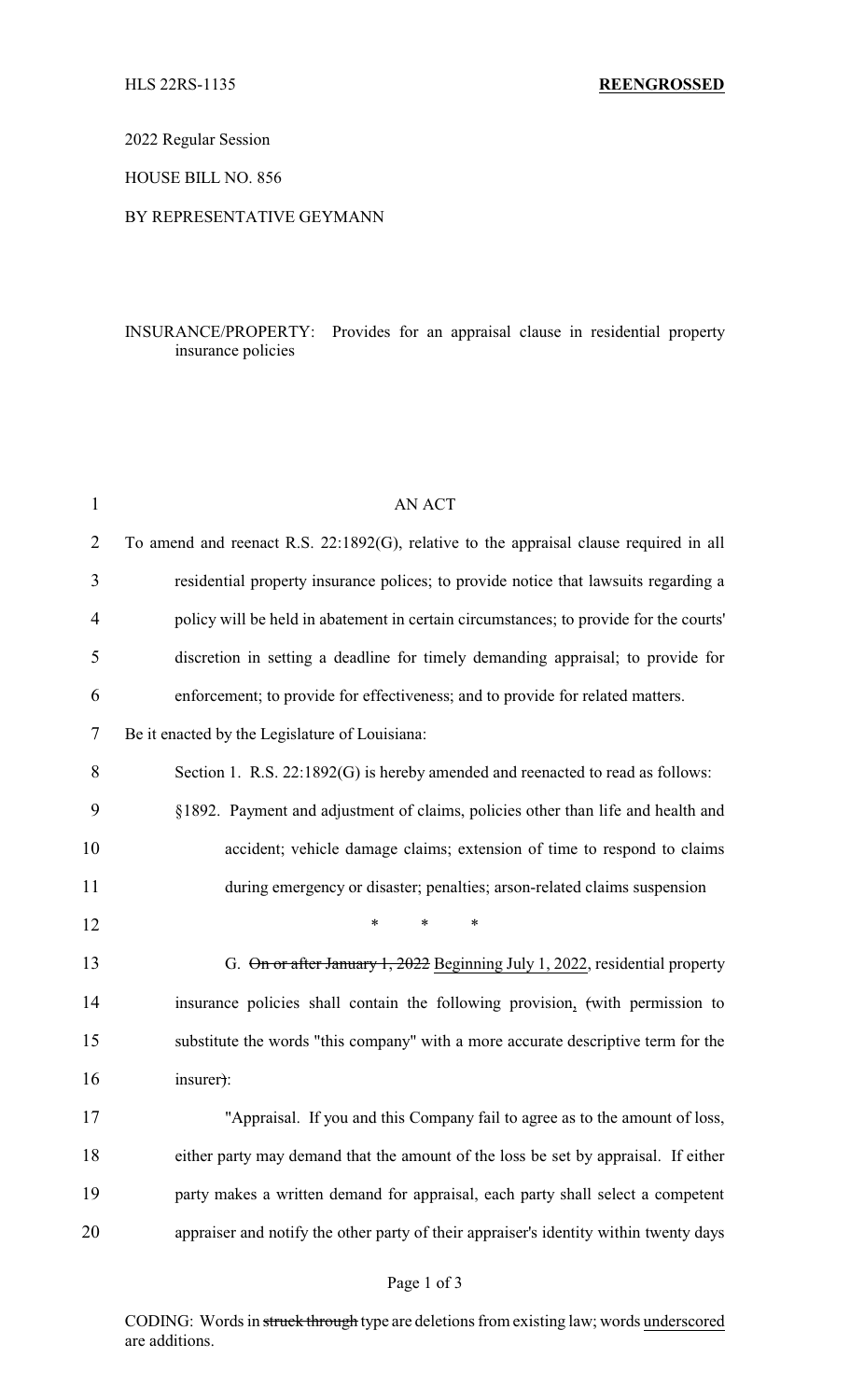of receipt of the written demand for appraisal. The appraisers shall select a competent and impartial umpire; but, if after fifteen days the appraisers have not agreed upon who will serve as umpire, the umpire shall be appointed by a judge of 4 the court of record in which the property is located. The appraisers shall then appraise the loss. If the appraisers submit written notice of an agreement as to the amount of the loss to this Company, the amount agreed upon shall set the amount of the loss. If the appraisers fail to agree within thirty days, the appraisers shall submit 8 their differences along with any supporting documentation to the umpire, who must shall appraise the loss. The appraisers may extend the time to sixty days for which they shall agree upon the amount of loss or submit their differences and supporting documents to the umpire, if the extension is agreed to by the appraisers from both 12 parties. A written agreement signed by the umpire and either party's appraiser shall set the amount of the loss, pursuant to the appraisal process, but shall not preclude 14 either party from exercising its rights under the policy or the law. Each appraiser shall be paid by the party selecting that appraiser. Other expenses of the appraisal and the expenses of the umpire shall be divided and paid in equal shares by you and this Company. If there is an appraisal award, all applicable policy terms, limits, deductibles, and conditions will still apply. If you file a lawsuit relative to this policy against this Company prior to a demand for appraisal, the lawsuit will be held 20 in abatement until the execution of an appraisal award during the period between a timely demand for appraisal and the deadline for execution of an appraisal award, pursuant to this clause. The court of record in which the property is located may enforce the deadlines of this clause, set a reasonable deadline for timely demanding appraisal after all parties have filed pleadings in a lawsuit, and require compliance with discovery and disclosure obligations relative to aspects of the lawsuit unrelated to the appraisal." Section 2. This Act shall become effective July 1, 2022.

## Page 2 of 3